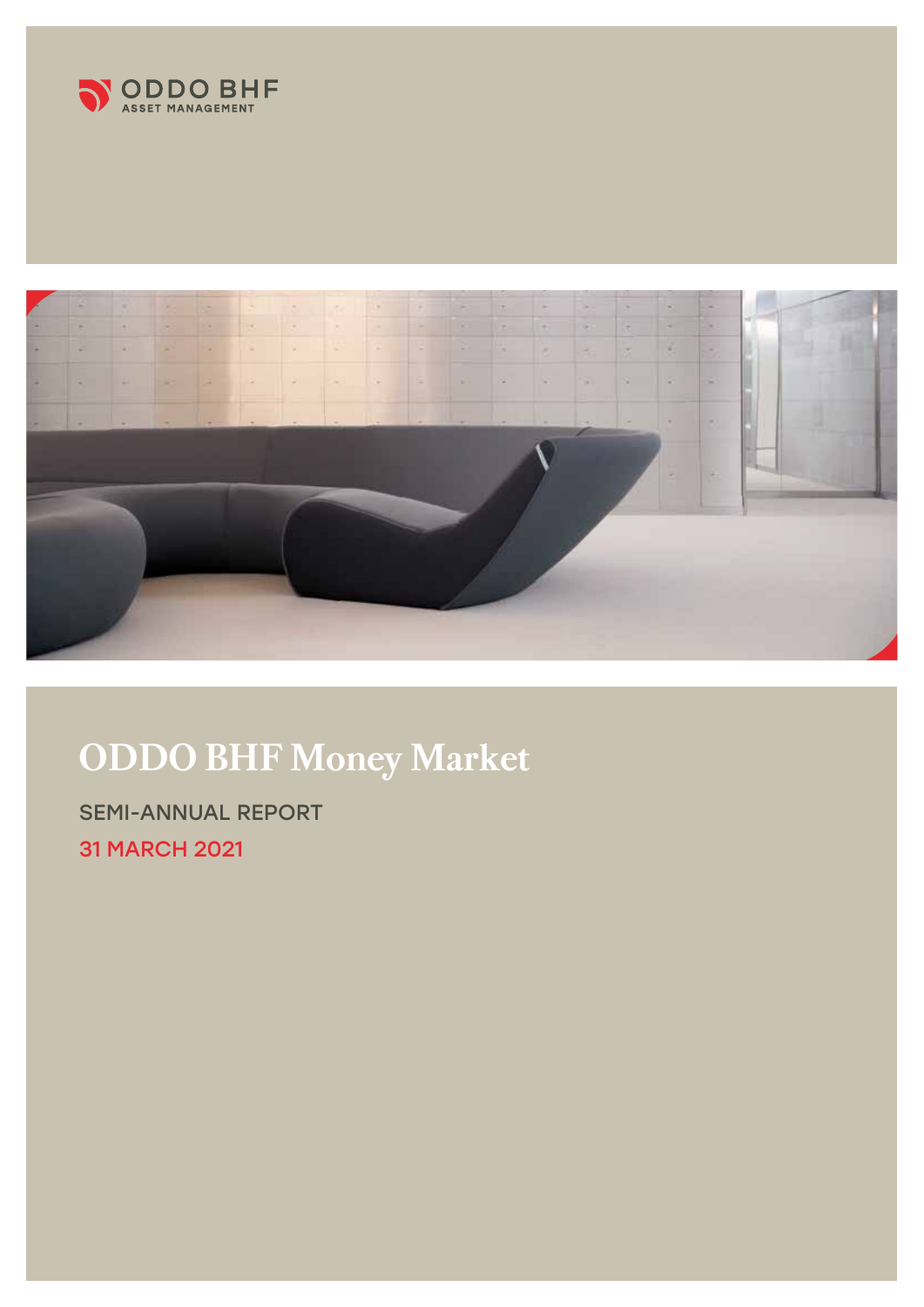# **Notice for**

# **our investors**

## **Information on noteworthy changes**

A further CN-EUR unit class was launched. ODDO BHF Jour was merged into ODDO BHF Money Market.

There were no other changes during the period under review pursuant to § 101(3)(3) of the KAGB.

ODDO BHF Asset Management GmbH Herzogstrasse 15 40217 Düsseldorf

Postal address: PO Box 105354 40044 Düsseldorf

Frankfurt am Main branch Bockenheimer Landstrasse 10 60323 Frankfurt am Main Postal address: PO Box 110761 60042 Frankfurt am Main Tel. +49(0)69 92050-0 Fax +49(0)69 92050-103 am.oddo-bhf.com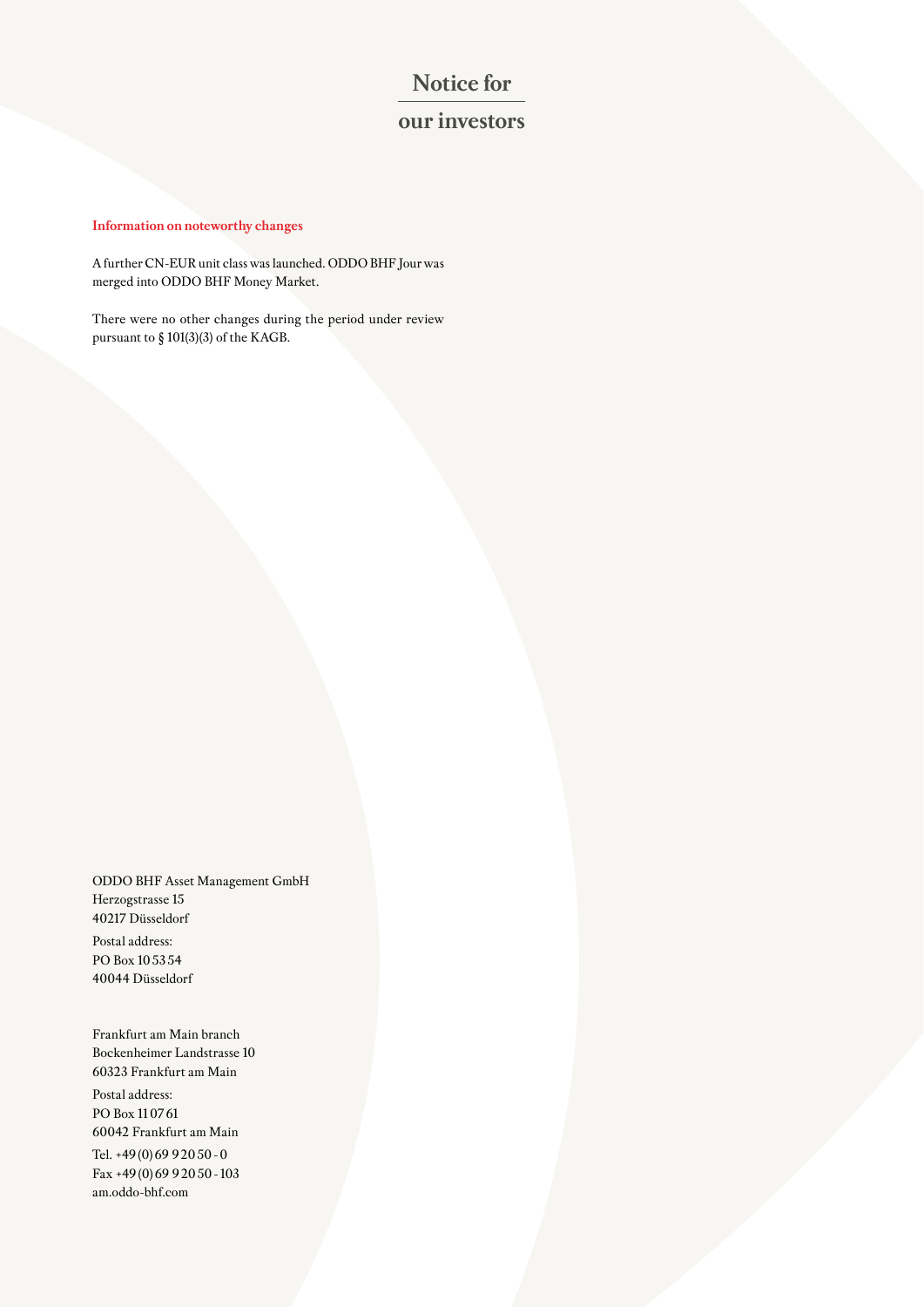#### **Situation**

The spread of the coronavirus from China across the world had a profound impact on the global economy in 2020. Major trade fairs were cancelled, cities and regions quarantined, and social contact scaled back. There was a flood of profit warnings from companies with declines in exports and supply chain disruptions. Global stock markets reacted to the dramatic escalation in the situation from the last week in February, with abrupt market collapses wiping out all of the gains of the previous year. Credit markets, too, especially the high yield segment, came under huge pressure. Central banks and governments launched comprehensive aid packages to support economies on the brink of recession and stabilise capital markets. This contributed to the renewed significant recovery in equity and credit markets from the end of March. Demand was strongest for equities, which, like the large technology corporations and pharmaceuticals companies, were among the winners in the crisis. Due to rising infection rates and uncertainty surrounding the US elections, the markets lost ground in October. From November onwards, the equity markets reacted euphorically to Joe Biden's election victory, but primarily to the swift rollout of highly effective Covid-19 vaccines. This resulted in sector rotation. Some technology stocks that had benefited from the recent increase in shopping and working from home suffered losses. Meanwhile, stocks that had been adversely affected by travel restrictions rose in value. Against the backdrop of an improved economic outlook, cyclical stocks generally gained momentum. Oil prices rose, while gold fell in value.

The emergence and global spread of the coronavirus has had a negative impact on growth, employment and capital markets, which, from March 2020 onwards, has affected the Fund's performance and the processes of the investment management company, its service providers and the companies with which it has an outsourcing arrangement. The investment management company has introduced comprehensive measures to ensure proper management of the Fund, and has obtained assurances that the companies with which it has an outsourcing arrangement have adequate contingency plans.

It is currently unclear how successful the measures implemented – in particular the preventive action of governments and the monetary policies of central banks – will be in reassuring capital markets. We cannot rule out an impact on the Fund's performance in the coming financial year as a result of pressure from volatile market conditions and exogenous factors.

#### **ODDO BHF Money Market**

ODDO BHF Money Market is a money market fund that actively invests in a mix of money market instruments. The Fund primarily invests in covered bonds (Pfandbriefe), variable or fixed-income debt securities, money market instruments and public issuer bonds (primarily from the European Union or a signatory state to the Agreement on the European Economic Area), and bank time deposits. As all investments are denominated in euro, there is no currency risk.

Investments are selected according to the judgement of our capital markets experts, who focus specifically on high issuer credit quality.

The fund manager does not use a benchmark index, but actively selects countries and sectors based on the macroeconomic environment. An analysis is carried out on the credit rating of the most promising issuers for the portfolio, occasionally drawing on quantitative and/or qualitative research.

The aim of investing in ODDO BHF Money Market is to obtain a steady increase in value in line with money market interest rates.

During the last financial year, the falls\* recorded by the unit classes were as follows:

| <b>ODDO BHF Money Market CR-EUR</b> | 13.48% |
|-------------------------------------|--------|
| <b>ODDO BHF Money Market DR-EUR</b> | 5.03%  |
| <b>ODDO BHF Money Market CI-EUR</b> | 1.74%  |
| <b>ODDO BHF Money Market G-EUR</b>  | 1.37%  |
|                                     |        |

\* Past performance is no guarantee of future performance. Performance is calculated using the BVI method excluding subscription and redemption fees.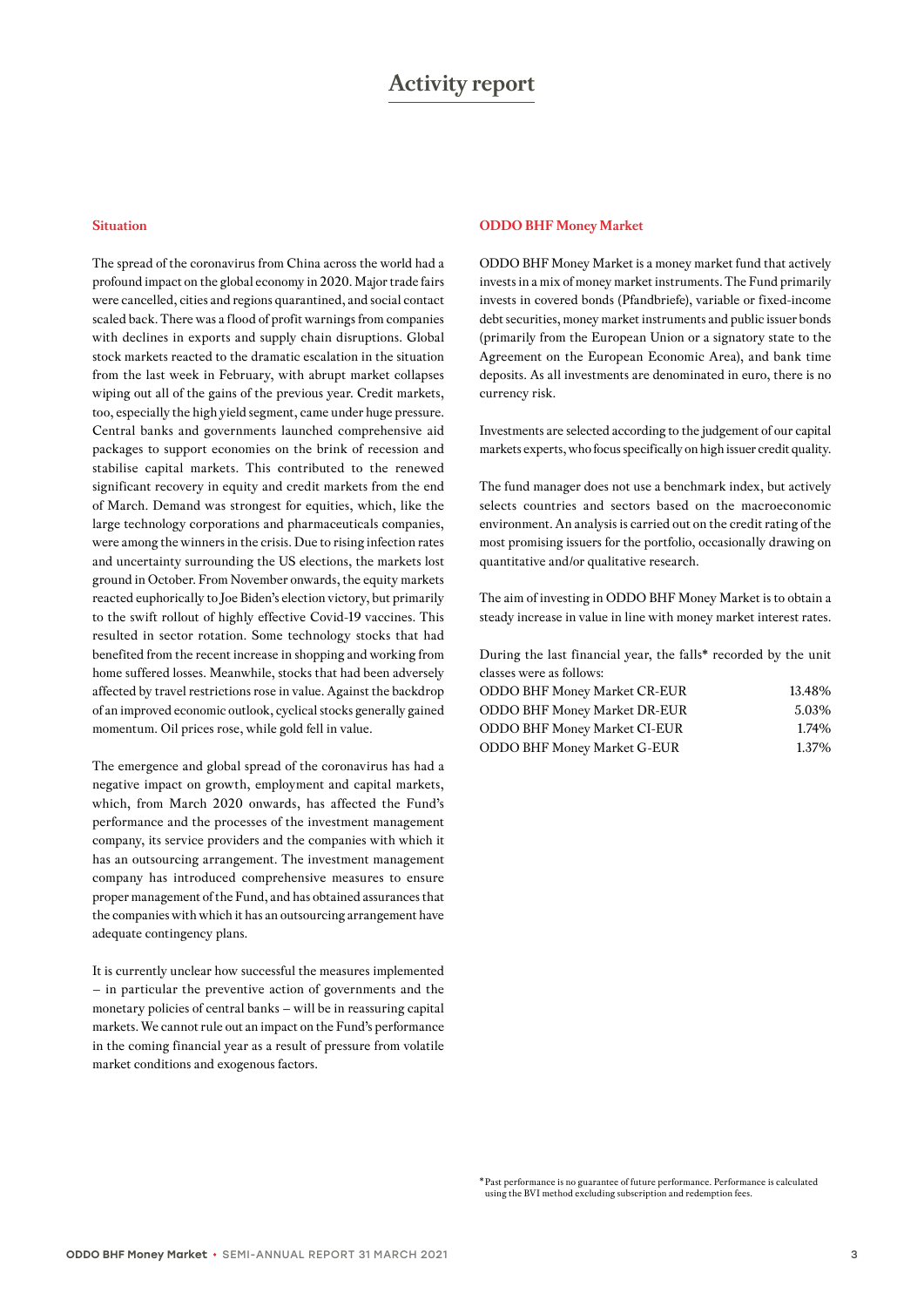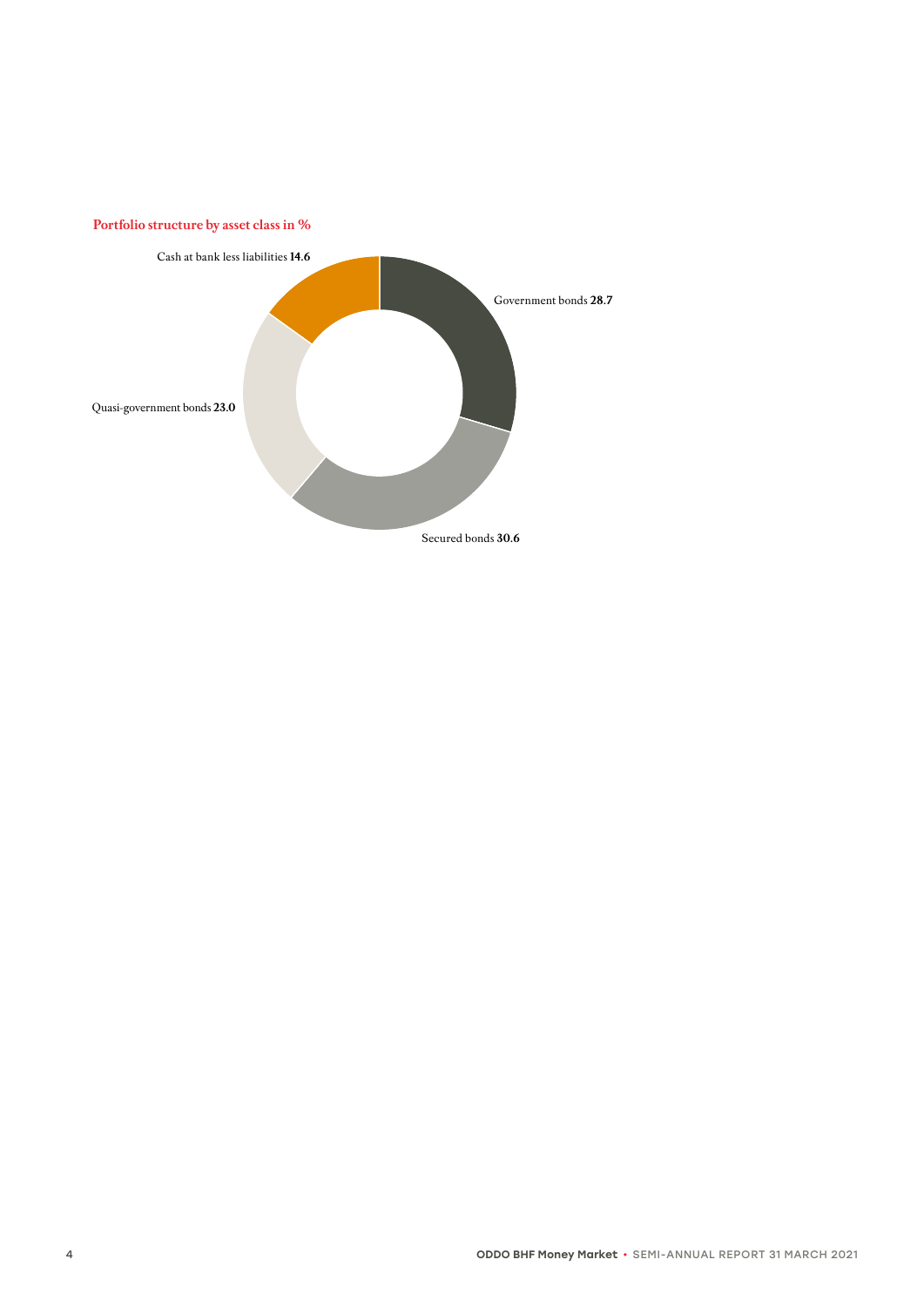# **Overview**

# **of the unit classes**

## **ODDO BHF Money Market CR-EUR**

| Inception:             | 4 October 1994                                                                        |
|------------------------|---------------------------------------------------------------------------------------|
| Financial year:        | 1 October to 30 September                                                             |
| WKN:                   | 977020                                                                                |
| ISIN:                  | DE0009770206                                                                          |
| Distribution:          | None; income is reinvested in the fund                                                |
| <b>Management</b> fee: | Up to 1.0% p. a. of the fund assets, currently $0.1\%$ p. a.                          |
| Depositary fee:        | Up to 0.1% p. a. of the fund assets (min. EUR $9,800$ p. a.*); currently 0.025% p. a. |
| Subscription fee:      | None charged                                                                          |
| Minimum investment:    | EUR 100 one-off or EUR 50 monthly                                                     |

# **ODDO BHF Money Market DR-EUR**

| Inception:             | 1 July 2010                                                                      |
|------------------------|----------------------------------------------------------------------------------|
| Financial year:        | 1 October to 30 September                                                        |
| WKN:                   | <b>A0YCBO</b>                                                                    |
| ISIN:                  | DE000A0YCBO8                                                                     |
| Distribution:          | Mid-November                                                                     |
| <b>Management</b> fee: | Up to 1.0% p. a. of the fund assets, currently $0.1\%$ p. a.                     |
| Depositary fee:        | Up to 0.1% p.a. of the fund assets (min. EUR 9,800 p.a.*); currently 0.025% p.a. |
| Subscription fee:      | None charged                                                                     |
| Minimum investment:    | EUR 100 one-off or EUR 50 monthly                                                |

## **ODDO BHF Money Market CN-EUR**

| Inception:             | 17 March 2021                                                                         |
|------------------------|---------------------------------------------------------------------------------------|
| Financial year:        | 1 October to 30 September                                                             |
| WKN:                   | A <sub>2</sub> OB <sub>G</sub> 3                                                      |
| ISIN:                  | DE000A2QBG39                                                                          |
| Distribution:          | None; income is reinvested in the fund                                                |
| <b>Management</b> fee: | Up to 1.0% p.a. of the fund assets, currently 0.075% p.a.                             |
| Depositary fee:        | Up to 0.1% p. a. of the fund assets (min. EUR $9,800$ p. a.*); currently 0.025% p. a. |
| Subscription fee:      | None charged                                                                          |
| Minimum investment:    | <b>EUR 100</b>                                                                        |

\* The minimum fee is charged to the fund only once, regardless of the number of unit classes.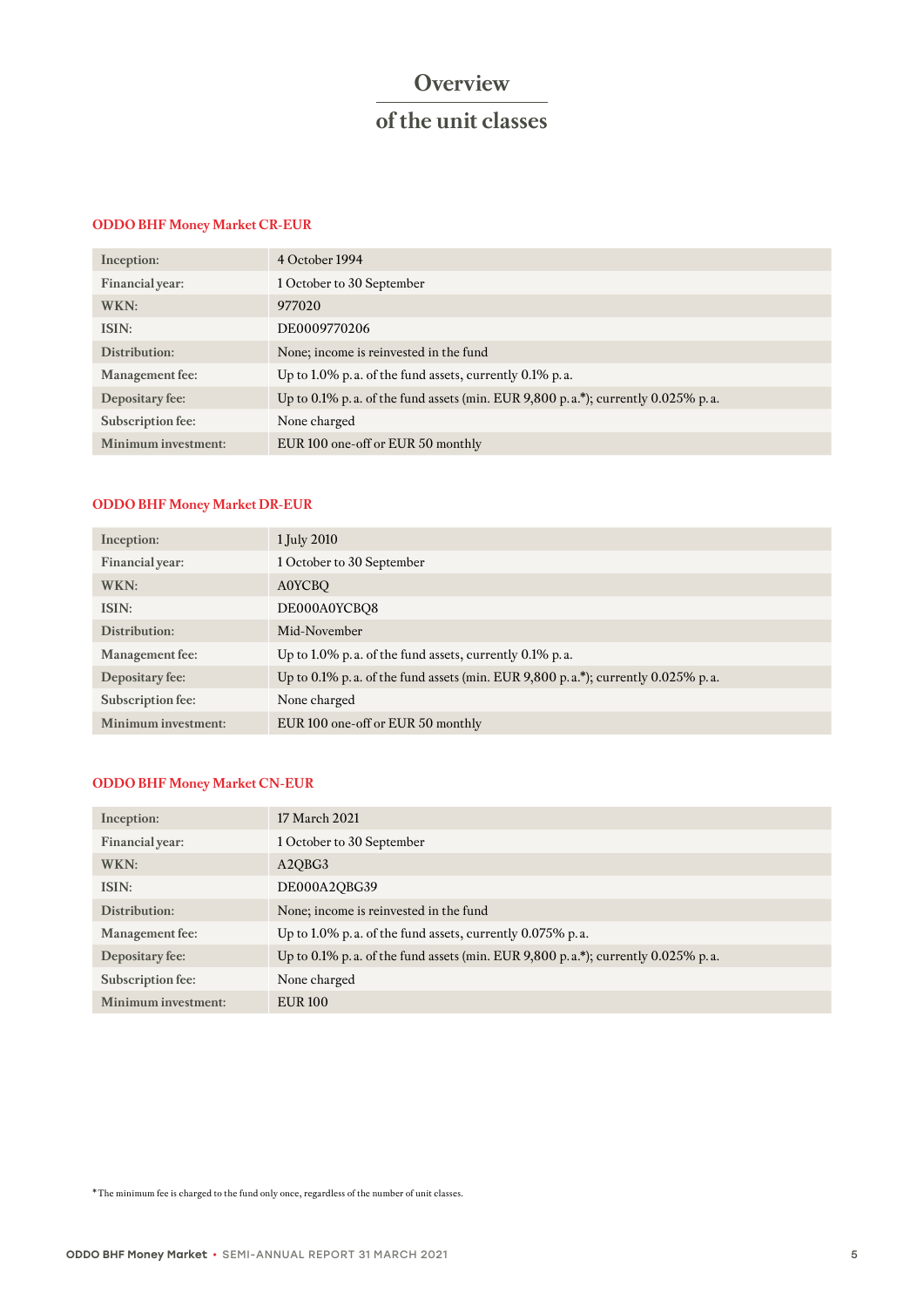## **ODDO BHF Money Market CI-EUR**

| Inception:             | 1 July 2010                                                                      |
|------------------------|----------------------------------------------------------------------------------|
| Financial year:        | 1 October to 30 September                                                        |
| WKN:                   | A0YCBR                                                                           |
| ISIN:                  | DE000A0YCBR6                                                                     |
| Distribution:          | None; income is reinvested in the fund                                           |
| <b>Management</b> fee: | Up to 1.0% p. a. of the fund assets, currently $0.05\%$ p. a.                    |
| Depositary fee:        | Up to 0.1% p.a. of the fund assets (min. EUR 9,800 p.a.*); currently 0.025% p.a. |
| Subscription fee:      | None charged                                                                     |
| Minimum investment:    | EUR 250,000                                                                      |
|                        |                                                                                  |

# **ODDO BHF Money Market G-EUR**

| Inception:             | 1 April 2011                                                                      |
|------------------------|-----------------------------------------------------------------------------------|
| Financial year:        | 1 October to 30 September                                                         |
| WKN:                   | <b>A1CUGI</b>                                                                     |
| ISIN:                  | DE000A1CUGI8                                                                      |
| Distribution:          | None; income is reinvested in the fund                                            |
| <b>Management</b> fee: | Up to 1.0% p. a. of the fund assets, currently $0.05\%$ p. a.                     |
| Depositary fee:        | Up to 0.1% p.a. of the fund assets (min. EUR 9,800 p.a.*); currently 0.025 % p.a. |
| Subscription fee:      | None charged                                                                      |
| Minimum investment:    | EUR 250,000                                                                       |

\* The minimum fee is charged to the fund only once, regardless of the number of unit classes.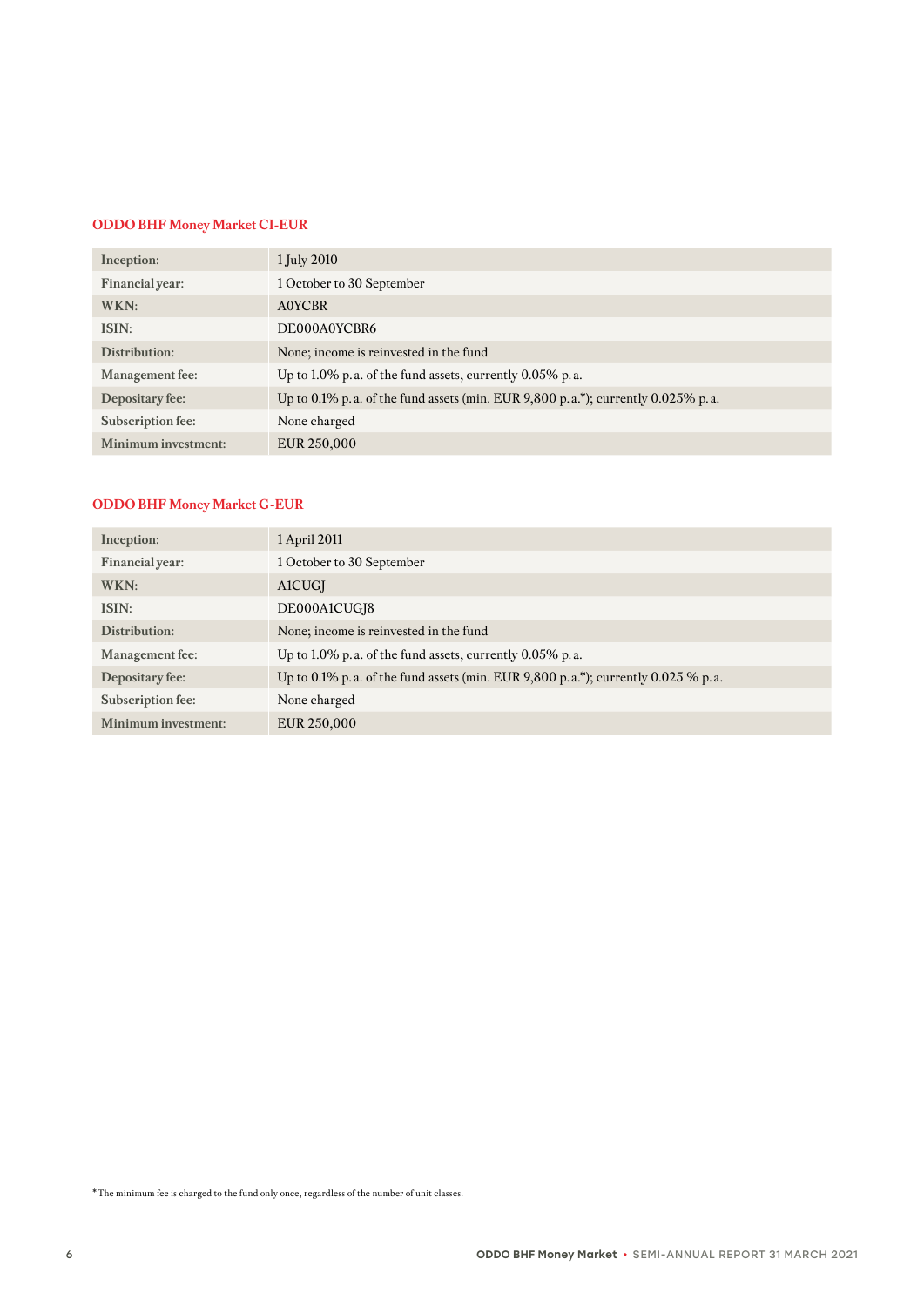# **Statement of assets**

| <b>Fund assets in EUR millions</b>                      |                  | 951.1                    |
|---------------------------------------------------------|------------------|--------------------------|
|                                                         | Value            | in $%$ of<br>fund assets |
| <b>Assets</b>                                           |                  |                          |
| Bonds*                                                  | 812,490,292.51   | 85.42                    |
| Government/quasi-government bonds (OECD), secured bonds | 812,490,292.51   | 85.42                    |
| Government bonds                                        | 273, 277, 545.00 | 28.73                    |
| Quasi-government bonds                                  | 218,391,388.55   | 22.96                    |
| Secured bonds                                           | 320,821,358.96   | 33.73                    |
| Cash at banks                                           | 88,694,702.82    | 9.33                     |
| Cash at bank in EUR                                     | 88,694,702.82    | 9.33                     |
| Highly liquid assets                                    | 50,000,000.00    | 5.26                     |
| Long and short-term deposits (incl. interest claims)    | 50,000,000.00    | 5.26                     |
| II. Liabilities                                         | $-68,889.86$     | $-0.01$                  |
| <b>III.</b> Fund assets                                 | 951,116,105.47   | 100.00                   |

\*including accrued interest and investment certificates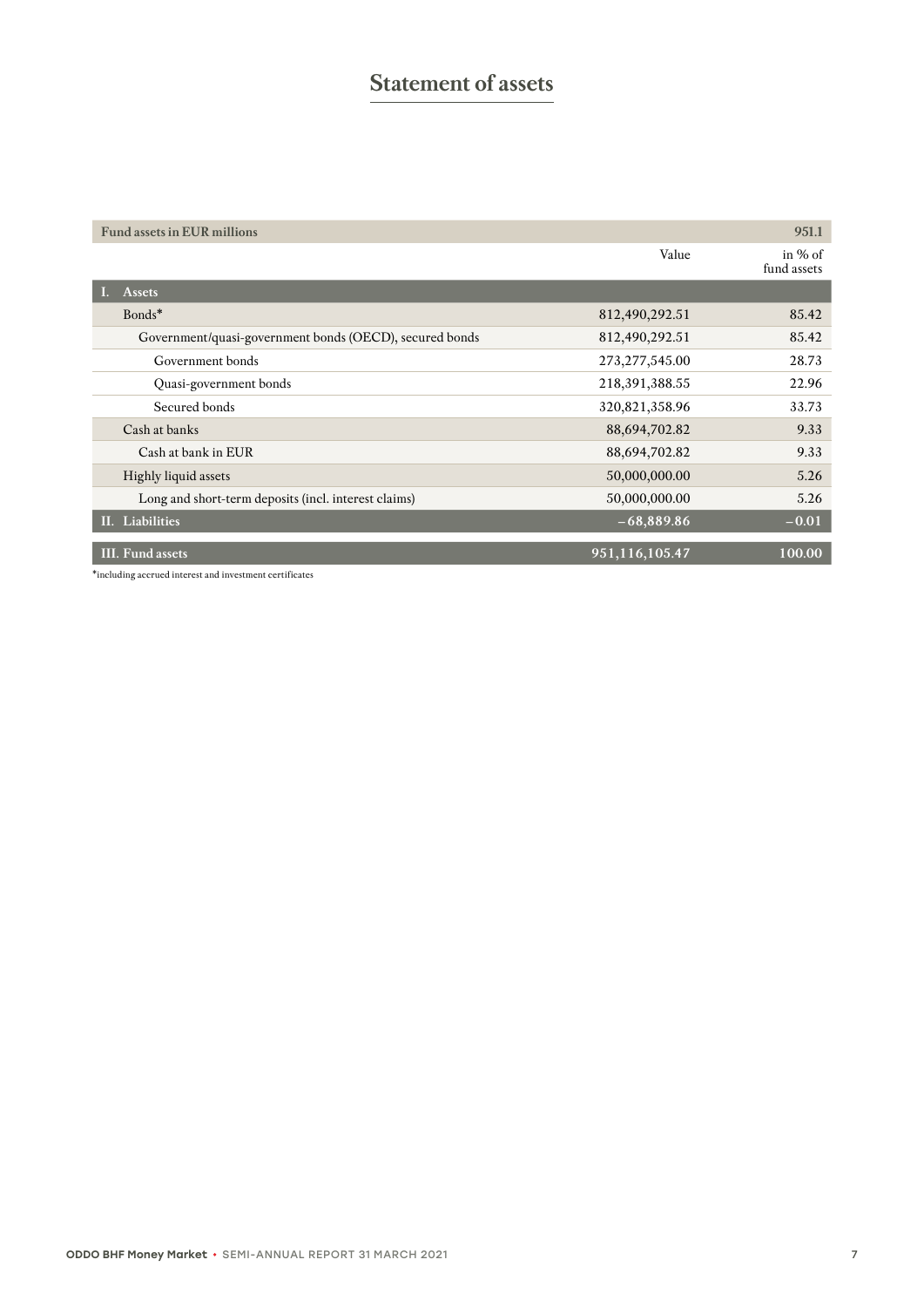# **Statement of net assets**

**31 March 2021**

| Security<br>ISIN |                                                                 | Qty,<br>Units or<br>Currency | Holdings<br>31 March 2021 | Purchases/<br>Acquisitions     | Sales/<br>Disposals | Price      | Value<br>in EUR | in % of<br>fund<br>assets |
|------------------|-----------------------------------------------------------------|------------------------------|---------------------------|--------------------------------|---------------------|------------|-----------------|---------------------------|
|                  | Securities traded on an exchange                                | in thousands                 |                           | during the period under review |                     | <b>EUR</b> | 809,892,446.48  | 85.15                     |
|                  |                                                                 |                              |                           |                                |                     |            |                 |                           |
|                  | <b>Interest-bearing securities</b>                              |                              |                           |                                |                     |            |                 |                           |
|                  | 1.375% UNICREDIT BANK AUSTRIA<br>COV.B 14/21                    | <b>EUR</b>                   | 27,400.00                 | 27,400.00                      | 0.00                | 100.2600%  | 27,471,240.00   | 2.89                      |
|                  | AT000B049507<br>0.625% BELFIUS BANK COV.B 14/21                 | <b>EUR</b>                   | 2,600.00                  | 0.00                           | 0.00                | 100.5960%  | 2,615,496.00    | 0.27                      |
|                  | BE0002477520<br>0.00% BELGIUM 20/21                             | <b>EUR</b>                   | 13,000.00                 | 13,000.00                      | 0.00                | 100.0643%  | 13,008,359.00   | 1.37                      |
|                  | BE0312776488<br>0.00% BELGIUM 20/21                             | <b>EUR</b>                   | 10,000.00                 | 10,000.00                      | 0.00                | 100.1739%  | 10,017,390.00   | 1.05                      |
|                  | BE0312777494                                                    |                              |                           |                                |                     |            |                 |                           |
|                  | 0.00% FED.REP.GERMANY 20/21<br>DE0001030203                     | <b>EUR</b>                   | 27,000.00                 | 27,000.00                      | 0.00                | 100.0147%  | 27,003,969.00   | 2.84                      |
|                  | 0.00% FED.REP.GERMANY 20/21<br>DE0001030211                     | <b>EUR</b>                   | 15,000.00                 | 15,000.00                      | 0.00                | 100.0534%  | 15,008,010.00   | 1.58                      |
| $0.00\%$         | FED.REP.GERMANY 20/21<br>DE0001030229                           | <b>EUR</b>                   | 15,000.00                 | 15,000.00                      | 30,000.00           | 100.1162%  | 15,017,430.00   | 1.58                      |
| $0.00\%$         | FED.REP.GERMANY 20/21<br>DE0001030237                           | <b>EUR</b>                   | 10,000.00                 | 10,000.00                      | 0.00                | 100.2044%  | 10,020,440.00   | 1.05                      |
|                  | 0.00% FED.REP.GERMANY 20/21                                     | <b>EUR</b>                   | 15,000.00                 | 15,000.00                      | 0.00                | 100.2535%  | 15,038,025.00   | 1.58                      |
|                  | DE0001030245<br>0.00% FED.REP.GERMANY 20/21<br>DE0001030260     | <b>EUR</b>                   | 10,000.00                 | 10,000.00                      | 0.00                | 100.3730%  | 10,037,300.00   | 1.06                      |
|                  | 0.00% BADEN-WUERTTEMBERG, LAND<br>13/23                         | <b>EUR</b>                   | 1,000.00                  | 1,000.00                       | 0.00                | 101.1330%  | 1,011,330.00    | 0.11                      |
|                  | DE0001040848<br>0.00% STATE OF BERLIN FRN 14/21<br>DE000A11QEE2 | <b>EUR</b>                   | 20,000.00                 | 0.00                           | 0.00                | 100.0660%  | 20,013,200.00   | 2.10                      |
|                  | 0.168% BADEN-WUERTTEMBERG                                       |                              |                           |                                |                     |            |                 |                           |
|                  | <b>FRN 18/21</b><br>DE000A14JY62                                | <b>EUR</b>                   | 20,000.00                 | 0.00                           | 0.00                | 100.2120%  | 20,042,400.00   | 2.11                      |
|                  | 0.168% BADEN-WUERTTEMBERG<br><b>FNR 19/22</b>                   | <b>EUR</b>                   | 4,000.00                  | 0.00                           | 0.00                | 101.0170%  | 4,040,680.00    | 0.42                      |
| $0.00\%$         | DE000A14JZE6<br>HAMBURG 20/21<br>DE000A3H2YD4                   | <b>EUR</b>                   | 10,000.00                 | 10,000.00                      | 0.00                | 100.3720%  | 10,037,200.00   | 1.06                      |
|                  | 0.196% BAYERISCHE LAND.BK                                       |                              |                           |                                |                     |            |                 |                           |
|                  | FRN-PF. 19/22<br>DE000BLB7YK5                                   | <b>EUR</b>                   | 17,500.00                 | 2,500.00                       | 0.00                | 100.4830%  | 17,584,525.00   | 1.85                      |
| $0.00\%$         | DEUTSCHE KREDITBANK<br><b>PF-FRN 14/21</b>                      | <b>EUR</b>                   | 9,000.00                  | 9,000.00                       | 0.00                | 100.2480%  | 9,022,320.00    | 0.95                      |
| 0.75%            | DE000DKB0341<br>HSH NORDBANK PF. 14/21                          | <b>EUR</b>                   | 10,000.00                 | 0.00                           | 0.00                | 100.6234%  | 10,062,340.00   | 1.06                      |
|                  | DE000HSH4UX4<br>0.203% NRW.BANK FRN 17/21                       | <b>EUR</b>                   | 25,000.00                 | 0.00                           | 0.00                | 100.0890%  | 25,022,250.00   | 2.63                      |
|                  | DE000NWB17V0                                                    |                              |                           |                                |                     |            |                 |                           |
|                  | 0.461% RHEINLAND-PFALZ FRN 19/21<br>DE000RLP1148                | <b>EUR</b>                   | 15,000.00                 | 0.00                           | 0.00                | 100.4510%  | 15,067,650.00   | 1.58                      |
|                  | 0.455% RHEINLAND-PFALZ FNR 20/22<br>DE000RLP1197                | <b>EUR</b>                   | 7,000.00                  | 0.00                           | $0.00\,$            | 101.3530%  | 7,094,710.00    | 0.75                      |
|                  | 0.961% RHEINLAND-PFALZ, LAND 20/22<br>DE000RLP1213              | <b>EUR</b>                   | 12,500.00                 | 12,500.00                      | 0.00                | 102.2570%  | 12,782,125.00   | 1.34                      |
| 1.00%            | BCO POP. ESP. SA COV.B 16/22<br>ES0413790439                    | <b>EUR</b>                   | 8,100.00                  | 8,100.00                       | 0.00                | 101.3088%  | 8,206,012.80    | 0.86                      |
|                  | 0.00% EUROPAEISCHER STABILITAETS.<br>21/22                      | <b>EUR</b>                   | 12,000.00                 | 12,000.00                      | 0.00                | 100.4980%  | 12,059,760.00   | 1.27                      |
| 0.00%            | EU000A3JZP37<br>EUROPAEISCHER STABILITAETS.                     |                              |                           |                                |                     |            |                 |                           |
|                  | 21/21                                                           | <b>EUR</b>                   | 15,000.00                 | 15,000.00                      | 0.00                | 100.0930%  | 15,013,950.00   | 1.58                      |
| $0.00\%$         | EU000A3JZP52<br>EUROPAEISCHER STABILITAETS.                     |                              |                           |                                |                     |            |                 |                           |
|                  | 21/21<br>EU000A3JZP78                                           | <b>EUR</b>                   | 15,000.00                 | 15,000.00                      | 0.00                | 100.2760%  | 15,041,400.00   | 1.58                      |
|                  | 4.875% CAISSE FRANCAISE FIN PF. 09/21<br>FR0010762039           | <b>EUR</b>                   | 8,000.00                  | 0.00                           | 0.00                | 100.8540%  | 8,068,320.00    | 0.85                      |
| 4.50%            | CRED.MUT.ARKEA HOME LOAN<br>COV.B 11/21<br>FR0011033125         | <b>EUR</b>                   | 17,500.00                 | 17,500.00                      | 0.00                | 100.0980%  | 17,517,150.00   | 1.84                      |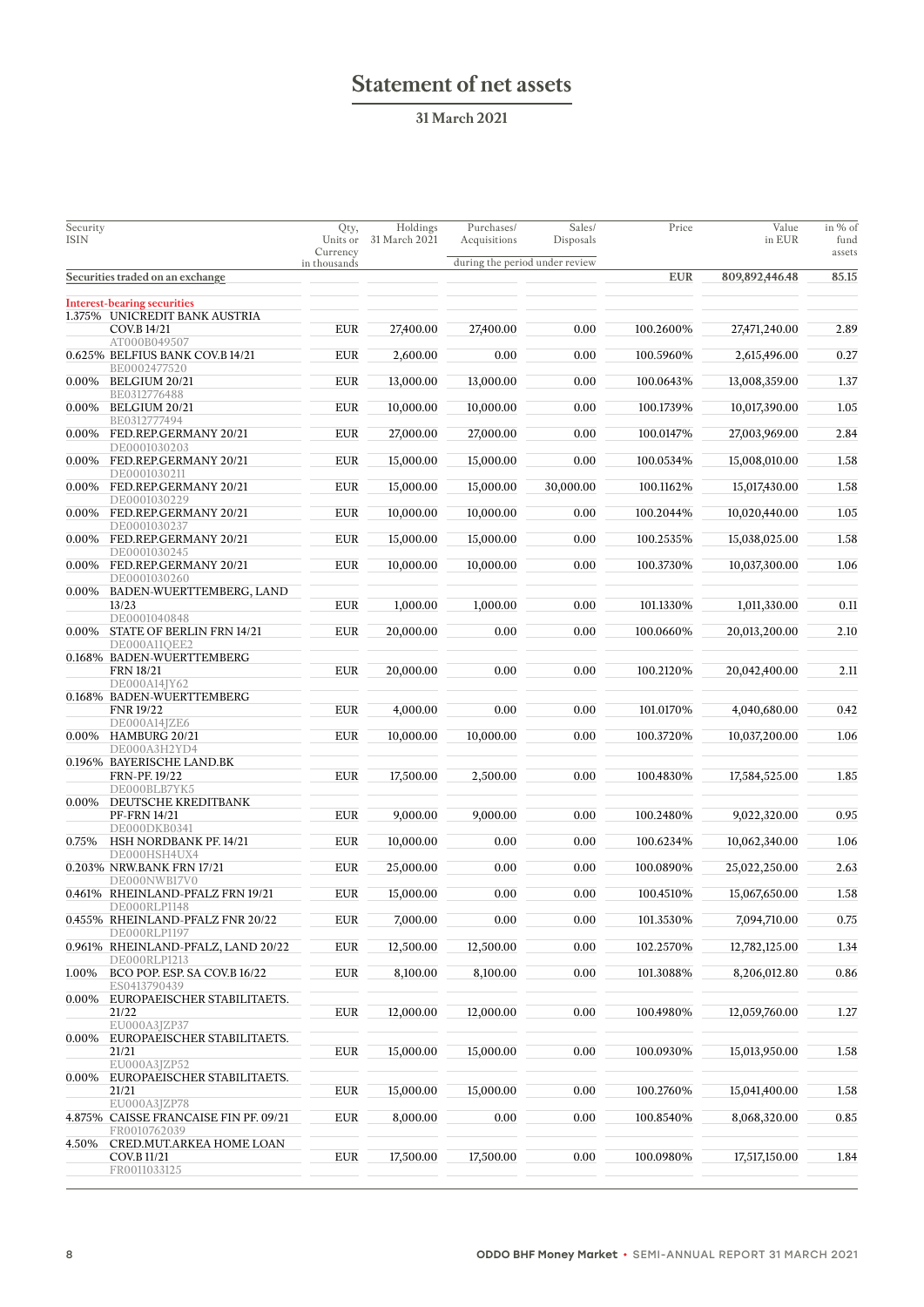| Security<br><b>ISIN</b> |                                                              | Qty,<br>Units or<br>Currency | Holdings<br>31 March 2021 | Purchases/<br>Acquisitions     | Sales/<br>Disposals | Price      | Value<br>in EUR | in % of<br>fund<br>assets |
|-------------------------|--------------------------------------------------------------|------------------------------|---------------------------|--------------------------------|---------------------|------------|-----------------|---------------------------|
|                         |                                                              | in thousands                 |                           | during the period under review |                     |            |                 |                           |
| 4.125%                  | CIF EUROMORTGAGE COV.B 11/22<br>FR0011053255                 | <b>EUR</b>                   | 22,100.00                 | 22,100.00                      | 0.00                | 103.6530%  | 22,907,313.00   | 2.41                      |
| 4.00%                   | CREDIT AGRIC. HOME LOAN<br>COV.B 12/22<br>FR0011179852       | <b>EUR</b>                   | 38,600.00                 | 38,600.00                      | 0.00                | 103.5720%  | 39,978,792.00   | 4.20                      |
|                         | 0.625% CIE DE FINANCEMENT FONC.<br>PF. 14/21                 | <b>EUR</b>                   | 4,900.00                  | 4,900.00                       | 0.00                | 100.6802%  | 4,933,329.80    | 0.52                      |
|                         | FR0012299394<br>0.006% CAISSE FRANCAISE FRN-PF. 17/22        | <b>EUR</b>                   | 26,100.00                 | 5,300.00                       | 0.00                | 100.7170%  | 26,287,137.00   | 2.76                      |
|                         | FR0013272457                                                 |                              |                           |                                |                     |            |                 |                           |
| 0.00%                   | <b>FRANCE 20/21</b><br>FR0126001785                          | <b>EUR</b>                   | 5,000.00                  | 5,000.00                       | 28,000.00           | 100.0260%  | 5,001,300.00    | 0.53                      |
| 0.00%                   | <b>FRANCE 20/21</b><br>FR0126310285                          | <b>EUR</b>                   | 15,000.00                 | 15,000.00                      | 0.00                | 100.1720%  | 15,025,800.00   | 1.58                      |
|                         | 0.000% FRANCE 20/21                                          | <b>EUR</b>                   | 37,000.00                 | 37,000.00                      | 0.00                | 100.0034%  | 37,001,258.00   | 3.89                      |
| 0.00%                   | FR0126461658<br><b>FRANCE 20/21</b>                          | <b>EUR</b>                   | 10,000.00                 | 10,000.00                      | 0.00                | 100.0504%  | 10,005,040.00   | 1.05                      |
| 0.00%                   | FR0126461666<br><b>FRANCE 21/21</b>                          | <b>EUR</b>                   | 3,000.00                  | 3,000.00                       | 0.00                | 100.0120%  | 3,000,360.00    | 0.32                      |
|                         | FR0126461724                                                 |                              |                           |                                |                     |            |                 |                           |
| 0.00%                   | <b>FRANCE 21/21</b><br>FR0126461732                          | <b>EUR</b>                   | 10,000.00                 | 10,000.00                      | 0.00                | 100.0382%  | 10,003,820.00   | 1.05                      |
| 0.00%                   | <b>FRANCE 21/21</b><br>FR0126461781                          | <b>EUR</b>                   | 18,000.00                 | 18,000.00                      | 0.00                | 100.1478%  | 18,026,604.00   | 1.90                      |
| 0.00%                   | NETHERLANDS 20/21                                            | <b>EUR</b>                   | 10,000.00                 | 10,000.00                      | 0.00                | 100.0340%  | 10,003,400.00   | 1.05                      |
| 0.00%                   | NL0014858250<br>NETHERLANDS 20/21                            | <b>EUR</b>                   | 25,000.00                 | 25,000.00                      | 0.00                | 100.0760%  | 25,019,000.00   | 2.63                      |
| 0.00%                   | NL0015031527<br>NETHERLANDS 20/21                            | <b>EUR</b>                   | 20,000.00                 | 20,000.00                      | 0.00                | 100.1457%  | 20,029,140.00   | 2.11                      |
| 0.00%                   | NL0015285826<br>NETHERLANDS 20/21                            | <b>EUR</b>                   | 5,000.00                  | 5,000.00                       | 0.00                | 100.2180%  | 5,010,900.00    | 0.53                      |
|                         | NL0015524117<br>3.375% ING BANK COV.B. 12/22<br>XS0728783373 | <b>EUR</b>                   | 4,310.00                  | 4,310.00                       | 0.00                | 103.0050%  | 4,439,515.50    | 0.47                      |
|                         | 0.302% NORDEA MORTGAGE BANK<br>COV.B 12/22                   | <b>EUR</b>                   | 5,000.00                  | 5,000.00                       | 0.00                | 100.5240%  | 5,026,200.00    | 0.53                      |
|                         | XS0740844609<br>1.375% UBS AG (LONDON BR.)                   |                              |                           |                                |                     |            |                 |                           |
|                         | EO-ANL, 14/21<br>XS1057841980                                | <b>EUR</b>                   | 22,338.00                 | 0.00                           | 10,000.00           | 100.0510%  | 22,349,392.38   | 2.35                      |
| 0.00%                   | <b>DNB BOLIGKREDITT</b><br>EO-FRN-COV.B 14/21                | <b>EUR</b>                   | 28,000.00                 | 0.00                           | 2,000.00            | 100.0330%  | 28,009,240.00   | 2.94                      |
|                         | XS1062737587<br>0.625% SWEDISH COVERED BOND                  |                              |                           |                                |                     |            |                 |                           |
|                         | EO-COV.B 14/21<br>XS1117542412                               | <b>EUR</b>                   | 15,000.00                 | 15,000.00                      | 0.00                | 100.5920%  | 15,088,800.00   | 1.59                      |
| 0.00%                   | <b>DNB BOLIGKREDITT</b>                                      |                              |                           |                                |                     |            |                 |                           |
|                         | <b>EO-FRN PF. 14/21</b><br>XS1137512742                      | <b>EUR</b>                   | 11,500.00                 | 1,500.00                       | 0.00                | 100.2960%  | 11,534,040.00   | 1.21                      |
|                         | 0.625% WESTPAC BANKING EO-NOTE 15/22<br>XS1167295804         | ${\rm EUR}$                  | 30,000.00                 | 30,000.00                      | 0.00                | 100.8680%  | 30,260,400.00   | 3.18                      |
|                         | 0.625% DEXIA CREDIT LOCAL 15/22<br>XS1169977896              | ${\rm EUR}$                  | 21,500.00                 | 21,500.00                      | 0.00                | 100.9242%  | 21,698,703.00   | 2.28                      |
| 0.75%                   | WESTPAC BANKING EO-NOTE 15/21<br>XS1263878818                | ${\rm EUR}$                  | 10,000.00                 | 10,000.00                      | 0.00                | 100.3710%  | 10,037,100.00   | 1.06                      |
|                         | 0.125% BANK OF MONTREAL<br>EO-ANL. 16/21                     | ${\rm EUR}$                  | 6,000.00                  | 20,000.00                      | 14,000.00           | 100.0230%  | 6,001,380.00    | 0.63                      |
|                         | XS1396763192                                                 |                              |                           |                                |                     |            |                 |                           |
|                         | 1,4331% L-BANK BAD.WUERTT FRN 19/21<br>XS2056684892          | <b>EUR</b>                   | 30,000.00                 | 0.00                           | 0.00                | 100.9650%  | 30,289,500.00   | 3.18                      |
|                         | <b>Securities holdings</b>                                   |                              |                           |                                |                     | <b>EUR</b> | 809,892,446.48  | 85.15                     |
|                         |                                                              |                              |                           |                                |                     |            |                 |                           |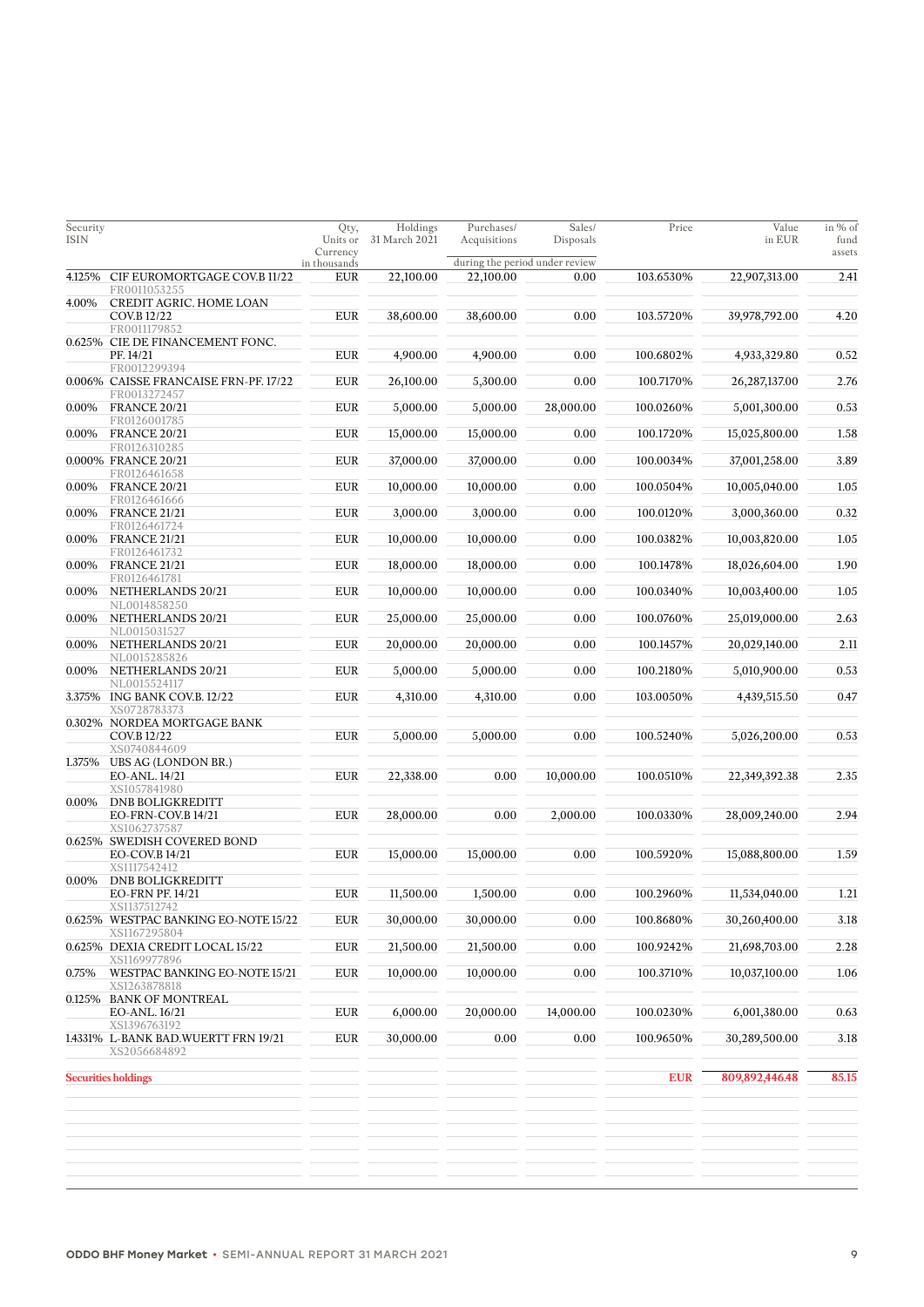| Security                                                                                                                              | Qty,<br>Units or<br>Currency | Holdings<br>31 March 2021 | Purchases/<br>Acquisitions | Sales/<br>Disposals            | Price                     | Value<br>in EUR         | in % of<br>fund<br>assets |
|---------------------------------------------------------------------------------------------------------------------------------------|------------------------------|---------------------------|----------------------------|--------------------------------|---------------------------|-------------------------|---------------------------|
|                                                                                                                                       |                              |                           |                            | during the period under review |                           |                         |                           |
| Cash at banks, unsecuritised money market instruments and money market funds                                                          |                              |                           |                            |                                | <b>EUR</b>                | 138,694,702.82          | 14.58                     |
| Cash at banks<br>Cash at banks in EUR with:                                                                                           |                              |                           |                            |                                | <b>EUR</b>                | 138,694,702.82          | 14.58                     |
| Depositary                                                                                                                            | <b>EUR</b>                   | 88,694,702.82             |                            |                                | 100.0000%                 | 88,694,702.82           | 9.33                      |
| Time deposits redeemable early                                                                                                        | EUR                          | 50,000,000.00             |                            |                                | 100.0000%                 | 50,000,000.00           | 5.26                      |
| Other assets                                                                                                                          |                              |                           |                            |                                | <b>EUR</b>                | 2,597,846.03            | 0.27                      |
| Interest claims                                                                                                                       | <b>EUR</b>                   | 2,597,846.03              |                            |                                | <b>EUR</b>                | 2,597,846.03            | 0.27                      |
| Other liabilities*                                                                                                                    | <b>EUR</b>                   | $-68,889.86$              |                            |                                | <b>EUR</b>                | $-68,889.86$            | $-0.01$                   |
| <b>Fund assets</b>                                                                                                                    |                              |                           |                            |                                | <b>EUR</b>                | 951,116,105.47          | $100.00$ **               |
| *Management fees not yet deducted.<br>** Minor rounding differences may arise as a result of rounding percentages in the calculation. |                              |                           |                            |                                |                           |                         |                           |
| <b>ODDO BHF Money Market CR-EUR</b>                                                                                                   |                              |                           |                            |                                |                           |                         |                           |
| Unit value<br>Outstanding units                                                                                                       |                              |                           |                            |                                | <b>EUR</b><br><b>QTY</b>  | 49.56<br>6,988,172.5225 |                           |
| <b>ODDO BHF Money Market DR-EUR</b>                                                                                                   |                              |                           |                            |                                |                           |                         |                           |
| Unit value                                                                                                                            |                              |                           |                            |                                | ${\rm EUR}$               | 69.25                   |                           |
| Outstanding units                                                                                                                     |                              |                           |                            |                                | <b>QTY</b>                | 4,909,109.4143          |                           |
| <b>ODDO BHF Money Market CN-EUR</b>                                                                                                   |                              |                           |                            |                                |                           |                         |                           |
| Unit value<br>Outstanding units                                                                                                       |                              |                           |                            |                                | <b>EUR</b><br><b>QTY</b>  | 999.56<br>54,787.5542   |                           |
| <b>ODDO BHF Money Market CI-EUR</b>                                                                                                   |                              |                           |                            |                                |                           |                         |                           |
| Unit value                                                                                                                            |                              |                           |                            |                                | ${\rm EUR}$               | 47.73                   |                           |
| Outstanding units                                                                                                                     |                              |                           |                            |                                | <b>QTY</b>                | 1,145,322.0000          |                           |
| <b>ODDO BHF Money Market G-EUR</b>                                                                                                    |                              |                           |                            |                                |                           |                         |                           |
| Unit value<br>Outstanding units                                                                                                       |                              |                           |                            |                                | ${\rm EUR}$<br><b>QTY</b> | 4,942.22<br>31,448.6890 |                           |
|                                                                                                                                       |                              |                           |                            |                                |                           |                         |                           |
| Securities holdings<br>Derivatives holdings                                                                                           |                              |                           |                            |                                |                           |                         | 85.15<br>0.00             |
|                                                                                                                                       |                              |                           |                            |                                |                           |                         |                           |
|                                                                                                                                       |                              |                           |                            |                                |                           |                         |                           |
|                                                                                                                                       |                              |                           |                            |                                |                           |                         |                           |
|                                                                                                                                       |                              |                           |                            |                                |                           |                         |                           |
|                                                                                                                                       |                              |                           |                            |                                |                           |                         |                           |
|                                                                                                                                       |                              |                           |                            |                                |                           |                         |                           |
|                                                                                                                                       |                              |                           |                            |                                |                           |                         |                           |
|                                                                                                                                       |                              |                           |                            |                                |                           |                         |                           |
|                                                                                                                                       |                              |                           |                            |                                |                           |                         |                           |
|                                                                                                                                       |                              |                           |                            |                                |                           |                         |                           |
|                                                                                                                                       |                              |                           |                            |                                |                           |                         |                           |
|                                                                                                                                       |                              |                           |                            |                                |                           |                         |                           |
|                                                                                                                                       |                              |                           |                            |                                |                           |                         |                           |
|                                                                                                                                       |                              |                           |                            |                                |                           |                         |                           |
|                                                                                                                                       |                              |                           |                            |                                |                           |                         |                           |
|                                                                                                                                       |                              |                           |                            |                                |                           |                         |                           |
|                                                                                                                                       |                              |                           |                            |                                |                           |                         |                           |
|                                                                                                                                       |                              |                           |                            |                                |                           |                         |                           |
|                                                                                                                                       |                              |                           |                            |                                |                           |                         |                           |
|                                                                                                                                       |                              |                           |                            |                                |                           |                         |                           |
|                                                                                                                                       |                              |                           |                            |                                |                           |                         |                           |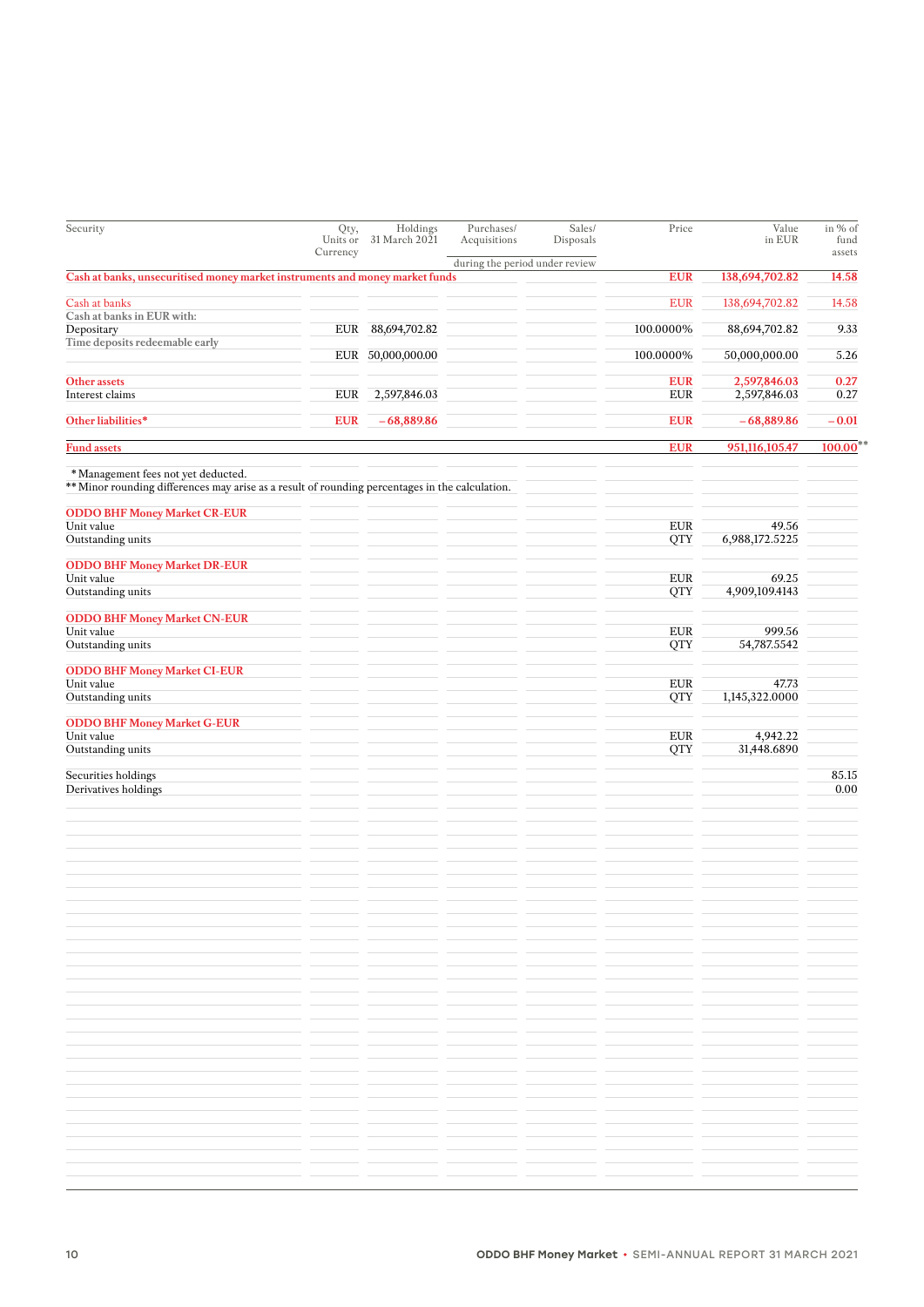| Securities prices/market rates                                                     |                               |                   |                                                         |  |  |
|------------------------------------------------------------------------------------|-------------------------------|-------------------|---------------------------------------------------------|--|--|
| The investment fund assets are valued based on the most recent list/market prices. |                               |                   |                                                         |  |  |
| All assets as at 31 March 2021                                                     |                               |                   |                                                         |  |  |
| Exchange rates (indirect quote) as at 31 March 2021                                |                               |                   |                                                         |  |  |
| SWISS FRANC<br>US DOLLAR                                                           | $\frac{\rm (CHF)}{\rm (USD)}$ | 1.10615<br>1.1753 | $=$ $\frac{1 \text{ EURO (EUR)}}{1 \text{ EURO (EUR)}}$ |  |  |
|                                                                                    |                               |                   |                                                         |  |  |
|                                                                                    |                               |                   |                                                         |  |  |
|                                                                                    |                               |                   |                                                         |  |  |
|                                                                                    |                               |                   |                                                         |  |  |
|                                                                                    |                               |                   |                                                         |  |  |
|                                                                                    |                               |                   |                                                         |  |  |
|                                                                                    |                               |                   |                                                         |  |  |
|                                                                                    |                               |                   |                                                         |  |  |
|                                                                                    |                               |                   |                                                         |  |  |
|                                                                                    |                               |                   |                                                         |  |  |
|                                                                                    |                               |                   |                                                         |  |  |
|                                                                                    |                               |                   |                                                         |  |  |
|                                                                                    |                               |                   |                                                         |  |  |
|                                                                                    |                               |                   |                                                         |  |  |
|                                                                                    |                               |                   |                                                         |  |  |
|                                                                                    |                               |                   |                                                         |  |  |
|                                                                                    |                               |                   |                                                         |  |  |
|                                                                                    |                               |                   |                                                         |  |  |
|                                                                                    |                               |                   |                                                         |  |  |
|                                                                                    |                               |                   |                                                         |  |  |
|                                                                                    |                               |                   |                                                         |  |  |
|                                                                                    |                               |                   |                                                         |  |  |
|                                                                                    |                               |                   |                                                         |  |  |
|                                                                                    |                               |                   |                                                         |  |  |
|                                                                                    |                               |                   |                                                         |  |  |
|                                                                                    |                               |                   |                                                         |  |  |
|                                                                                    |                               |                   |                                                         |  |  |
|                                                                                    |                               |                   |                                                         |  |  |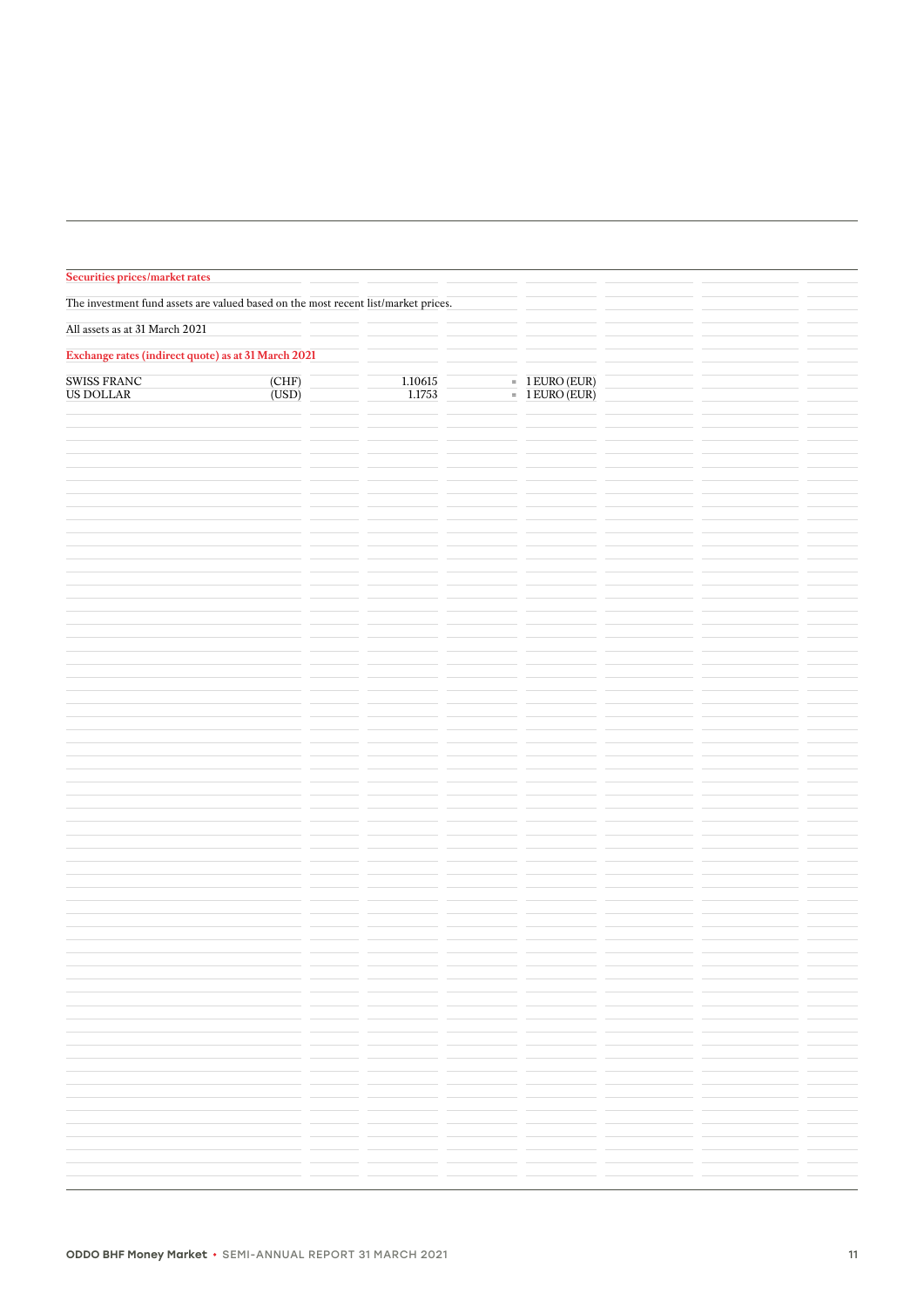## **Transactions completed during the period under review, not included in the statement of assets**

| Security |                                                             | <b>ISIN</b>                  | Qty,<br>Units or<br>Currency | Purchases/<br>Acquisitions | Sales/<br>Disposals            |  |
|----------|-------------------------------------------------------------|------------------------------|------------------------------|----------------------------|--------------------------------|--|
|          |                                                             |                              | in thousands                 |                            | during the period under review |  |
|          | Securities traded on an exchange                            |                              |                              |                            |                                |  |
|          |                                                             |                              |                              |                            |                                |  |
|          | Interest-bearing securities                                 |                              |                              |                            |                                |  |
|          | 0.00% BADEN-WÜRTTEMBERG FRN 12/20<br>0.00% DZ HYP PF 14/20  | DE0001040798<br>DE000A12T6W5 | <b>EUR</b><br><b>EUR</b>     | 0.00<br>0.00               | 15,000.00<br>1,000.00          |  |
|          | 0.125% DEUTSCHE PFANDBRIEFBANK                              |                              |                              |                            |                                |  |
|          | COV.B 15/20                                                 | DE000A13SWB2                 | <b>EUR</b>                   | 0.00                       | 1,350.00                       |  |
|          | 0.00% NATIXIS PFANDBRIEFBK                                  |                              |                              |                            |                                |  |
|          | FRN-PF. 14/20                                               | DE000A1YC1M5                 | <b>EUR</b>                   | 0.00                       | 2,000.00                       |  |
|          | 0.00% ERSTE ABWICKLUNGSANSTALT                              |                              |                              |                            |                                |  |
|          | <b>FRN 15/21</b>                                            | DE000EAA0S63                 | <b>EUR</b>                   | 0.00                       | 35,000.00                      |  |
| $0.00\%$ | 0.000% UNICREDIT BANK COV.B-FRN 19/21<br>MUENCHENER HYPOTH. | DE000HV2ARG2                 | <b>EUR</b>                   | 0.00                       | 37,000.00                      |  |
|          | FRN-PF. 12/21                                               | DE000MHB3315                 | <b>EUR</b>                   | 0.00                       | 2,000.00                       |  |
|          | 0.00% EUROPAEISCHER STABILITAETS.                           |                              |                              |                            |                                |  |
|          | 20/21                                                       | EU000A2SB901                 | <b>EUR</b>                   | 6,770.00                   | 6,770.00                       |  |
|          | 3.50% CIE DE FINANCEMENT FONC.                              |                              |                              |                            |                                |  |
|          | COV.B 10/20                                                 | FR0010960070                 | <b>EUR</b>                   | 0.00                       | 10,300.00                      |  |
| 3.75%    | BNP PARIBAS HOME LOAN PF.11/21                              | FR0010988873                 | <b>EUR</b>                   | 0.00                       | 5,000.00                       |  |
|          | 0.00% FRANCE 20/21                                          | FR0125848699                 | <b>EUR</b>                   | 70,000.00                  | 70,000.00                      |  |
|          | 0.00% NETHERLANDS 20/21                                     | NL0015063736                 | <b>EUR</b>                   | 37,000.00                  | 37,000.00                      |  |
|          | 0.00% NETHERLANDS 20/21                                     | NL0015476839                 | <b>EUR</b>                   | 30,000.00                  | 30,000.00                      |  |
|          | 0.00% ING BANK FRN-COV.B 12/20                              | XS0842216276                 | <b>EUR</b>                   | 0.00                       | 30,000.00                      |  |
|          | 3.625% BANK OF IREL.MORTG. BK.<br>COV.B 13/20               | XS0975903112                 | <b>EUR</b>                   | 0.00                       | 15,000.00                      |  |
|          | 0.00% SWEDISH COVERED BD                                    |                              |                              |                            |                                |  |
|          | <b>EO-PF-FRN 13/20</b>                                      | XS1004566995                 | <b>EUR</b>                   | 0.00                       | 25,000.00                      |  |
|          | 0.625% BANK OF IREL.MORT. BANK                              |                              |                              |                            |                                |  |
|          | COV.B 15/21                                                 | XS1308351714                 | <b>EUR</b>                   | 1,300.00                   | 1,300.00                       |  |
|          |                                                             |                              |                              |                            |                                |  |
|          | Securities admitted to or included in organised markets     |                              |                              |                            |                                |  |
|          |                                                             |                              |                              |                            |                                |  |
|          | Interest-bearing securities                                 |                              |                              |                            |                                |  |
|          | 0.259% INVESTITIONSB SCHLESWIG                              |                              |                              |                            |                                |  |
|          | <b>FRN 19/21</b>                                            | DE000A13SMD9                 | <b>EUR</b>                   | 0.00                       | 32,000.00                      |  |
|          | <b>Unlisted securities</b>                                  |                              |                              |                            |                                |  |
|          |                                                             |                              |                              |                            |                                |  |
|          | Interest-bearing securities                                 |                              |                              |                            |                                |  |
|          | 0.00% EUROPAEISCHER STABILITAETS.                           |                              |                              |                            |                                |  |
|          | 20/21                                                       | EU000A2SB935                 | <b>EUR</b>                   | 35,000.00                  | 35,000.00                      |  |
|          |                                                             |                              |                              |                            |                                |  |
|          |                                                             |                              |                              |                            |                                |  |
|          |                                                             |                              |                              |                            |                                |  |
|          |                                                             |                              |                              |                            |                                |  |
|          |                                                             |                              |                              |                            |                                |  |
|          |                                                             |                              |                              |                            |                                |  |
|          |                                                             |                              |                              |                            |                                |  |
|          |                                                             |                              |                              |                            |                                |  |
|          |                                                             |                              |                              |                            |                                |  |
|          |                                                             |                              |                              |                            |                                |  |
|          |                                                             |                              |                              |                            |                                |  |
|          |                                                             |                              |                              |                            |                                |  |
|          |                                                             |                              |                              |                            |                                |  |
|          |                                                             |                              |                              |                            |                                |  |
|          |                                                             |                              |                              |                            |                                |  |
|          |                                                             |                              |                              |                            |                                |  |
|          |                                                             |                              |                              |                            |                                |  |
|          |                                                             |                              |                              |                            |                                |  |
|          |                                                             |                              |                              |                            |                                |  |
|          |                                                             |                              |                              |                            |                                |  |
|          |                                                             |                              |                              |                            |                                |  |
|          |                                                             |                              |                              |                            |                                |  |
|          |                                                             |                              |                              |                            |                                |  |
|          |                                                             |                              |                              |                            |                                |  |
|          |                                                             |                              |                              |                            |                                |  |
|          |                                                             |                              |                              |                            |                                |  |
|          |                                                             |                              |                              |                            |                                |  |